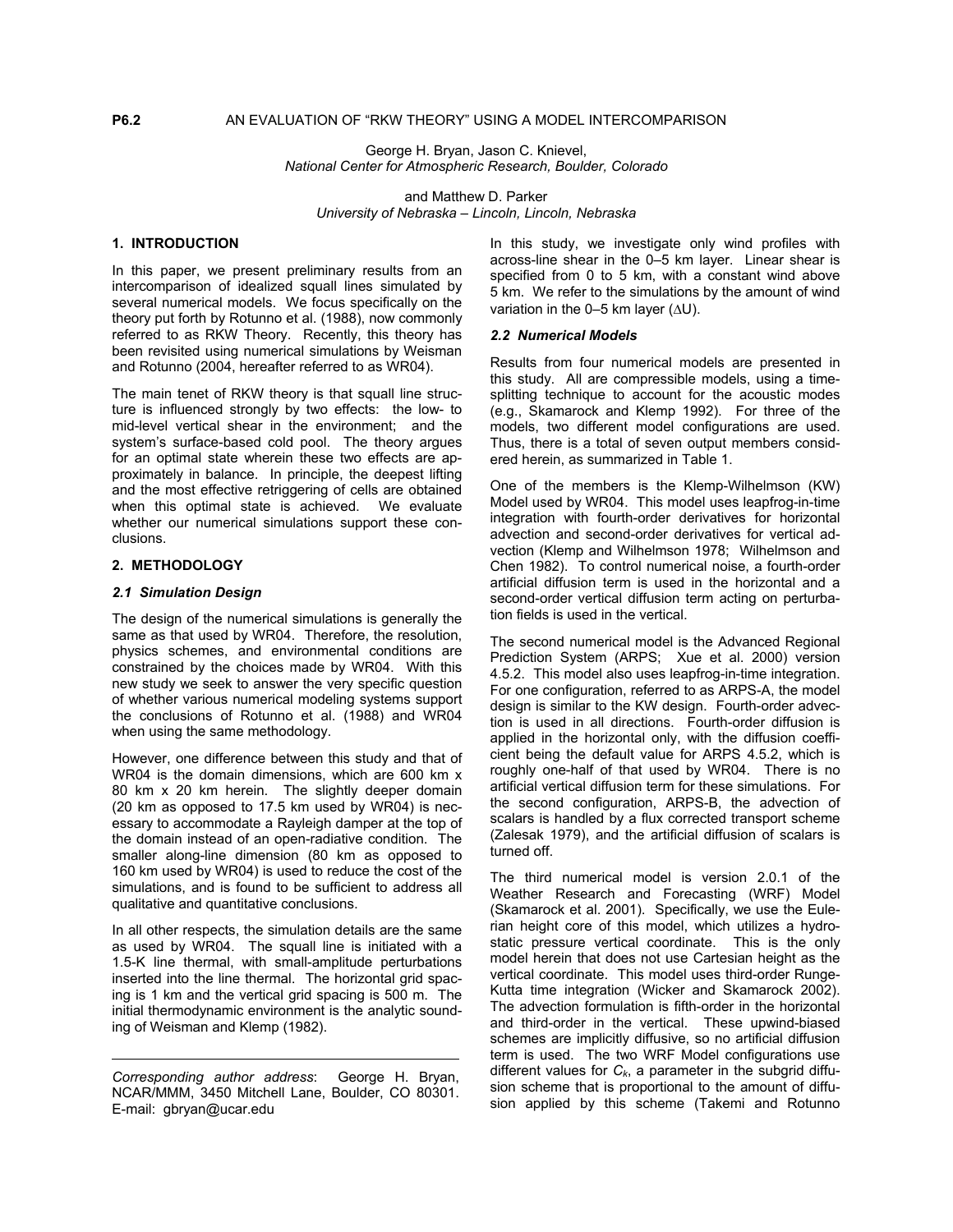| Model     | Advection (horiz./vert.)                             | <b>Special configuration</b> | Diffusion (horiz./vert.)                                      |
|-----------|------------------------------------------------------|------------------------------|---------------------------------------------------------------|
| <b>KW</b> | $4^{\text{th}}$ / $2^{\text{nd}}$                    |                              | $4^{\text{th}}$ / $2^{\text{nd}}$                             |
| ARPS-A    | $4^{\text{th}}$ / $4^{\text{th}}$                    |                              | $/$ none                                                      |
| ARPS-B    | $/4^{\text{m}}$<br>(except for scalars)              | Scalar adv. is FCT / FCT     | $4^{\text{th}}$ / none ( <i>u</i> , <i>v</i> , <i>w</i> only) |
| WRF-A     | $5^{th}$ / $3^{rd}$                                  | $C_k = 0.10$                 | Implicit, flow dependent                                      |
| WRF-B     | $5^{\text{th}}$ / $3^{\text{rd}}$                    | $C_k = 0.15$                 | Implicit, flow dependent                                      |
| BF-A      | $5^{\text{th}}$ / $5^{\text{th}}$                    |                              | Implicit, flow dependent                                      |
| BF-B      | $5^{\text{m}}$ / $5^{\text{m}}$ (except for scalars) | Scalar adv. is WENO / WENO   | Implicit, flow dependent                                      |

Table 1. Summary of the numerical model configurations.

2003). One configuration, WRF-A, uses a typical value,  $C_k$  = 0.10. The second configuration, WRF-B, uses  $C_k = 0.15$ .

The fourth numerical model is version 1.8 of the Bryan-Fritsch (BF) cloud model (Bryan and Fritsch 2002). This model uses the Runge-Kutta time integration technique, and an equation set that has improved conservation of total mass and total energy. For one configuration, BF-A, the advection scheme is fifth-order in all directions, with no artificial diffusion. For the other configuration, BF-B, the advection of scalars uses the Weighted Essentially Non-Oscillatory (WENO) scheme of Shu (2001).

In summary, there are six simulation members that use relatively newly developed numerical models — ARPS, WRF, and BF. Three of the members are configured with comparatively low diffusion, and are denoted with "-A." The second set of three members, denoted with "-B," have either increased diffusion, or use nonoscillatory advection schemes, which are typically more diffusive than default oscillatory schemes.

# **3. RKW THEORY**

# *3.1 System Structure*

WR04 showed that a broad range of system structure can be produced by numerical models through the increase of low- to mid-level shear. With weak 0–5 km shear, the simulated systems are upshear-tilted and contain mainly weak, scattered updrafts (Figs. 12a–b and 13a–b of WR04). With moderate 0–5 km shear, simulated systems are more upright, and updrafts are more continuous along the line (Figs. 12c and 13c of WR04). With even stronger 0–5 km shear, the systems are downshear-tilted, with strong, isolated cells having supercellular characteristics (Figs. 12d and 13d of WR04).

These qualitative conclusions also hold for all six members using the newer models. That is, the trend from upshear-tilted to downshear-tilted systems with increasing 0–5 km shear occurs in all simulations. Lineaveraged vertical cross sections reveal similar structures overall, with mostly minor differences between models. An example for  $\Delta U = 10$  m s<sup>-1</sup> is shown in Fig. 1. All models produce structures that are broadly similar, with the cold pool being deepest within 20–30 km of the surface gust front, and a cloud pattern that extends mostly upshear of the gust front.

One of the more notable differences is the tendency for

the more diffusive "B" simulations to have weaker cold pools and less developed convective systems. For example, the ARPS-B and BF-B simulations have a considerably narrower upper-tropospheric cloud. This difference can be directly attributed to the enhanced diffusion in these simulations, which weakens the updrafts, leading to less condensation and less total evaporation.

For  $\Delta U$  = 10 m s<sup>-1</sup>, the WRF-B results are not much different than the WRF-A results (Figs. 1c and 1d). However, this result does not hold for all shears. For example, for  $\Delta$ U = 0 m s<sup>-1</sup>, increasing  $C_k$  from 0.10 to 0.15 practically eliminates all cells in the convective region (Figs. 2c and 2d).

Another difference between models is the tendency for the KW model results to have the deepest and strongest cold pools. For the  $\Delta U = 10 \text{ m s}^{-1}$  case, the analogous figure from WR04 (Fig. 12b) has the  $-0.01$  m s<sup>-2</sup> buoyancy value at a height of 2 km at all locations west of the cloud boundary. In contrast, this value is below 1.5 km, and typically below even 1.25 km, for all simulations in Fig. 1. This tendency for the KW Model to have the strongest cold pools is the most salient result from this intercomparison. An explanation for this result is offered in section 4.

We also find that the weakly diffusive "A" simulations are often characterized by a curiously artificial updraft pattern (Fig. 2). That is, the cells are often poorly resolved, and sometimes have a strangely repeating pattern, especially when the low-level shear is weak. This is probably the same pattern noted by Takemi and Rotunno (2003). The cause of this curious pattern, including an explanation for why it only occurs with weak lowlevel shear, is explored further by Bryan (2004, manuscript submitted to *Mon. Wea. Rev.*).

With the KW Model, the convective cells at 3 km are larger and do not show evidence of this artificial organization (Fig. 13b of WR04). We attribute this difference in cellular structure to stronger artificial diffusion in the KW Model simulations.

Despite these differences in details, for all model configurations the trend in system structure with increasing shear is broadly similar to that found by WR04. That is, low-level and mid-level updraft intensity increases and cells become larger as environmental shear increases.

In summary, there are some differences in system structure between the models, but the overall qualitative structures are very similar. The trend from weak,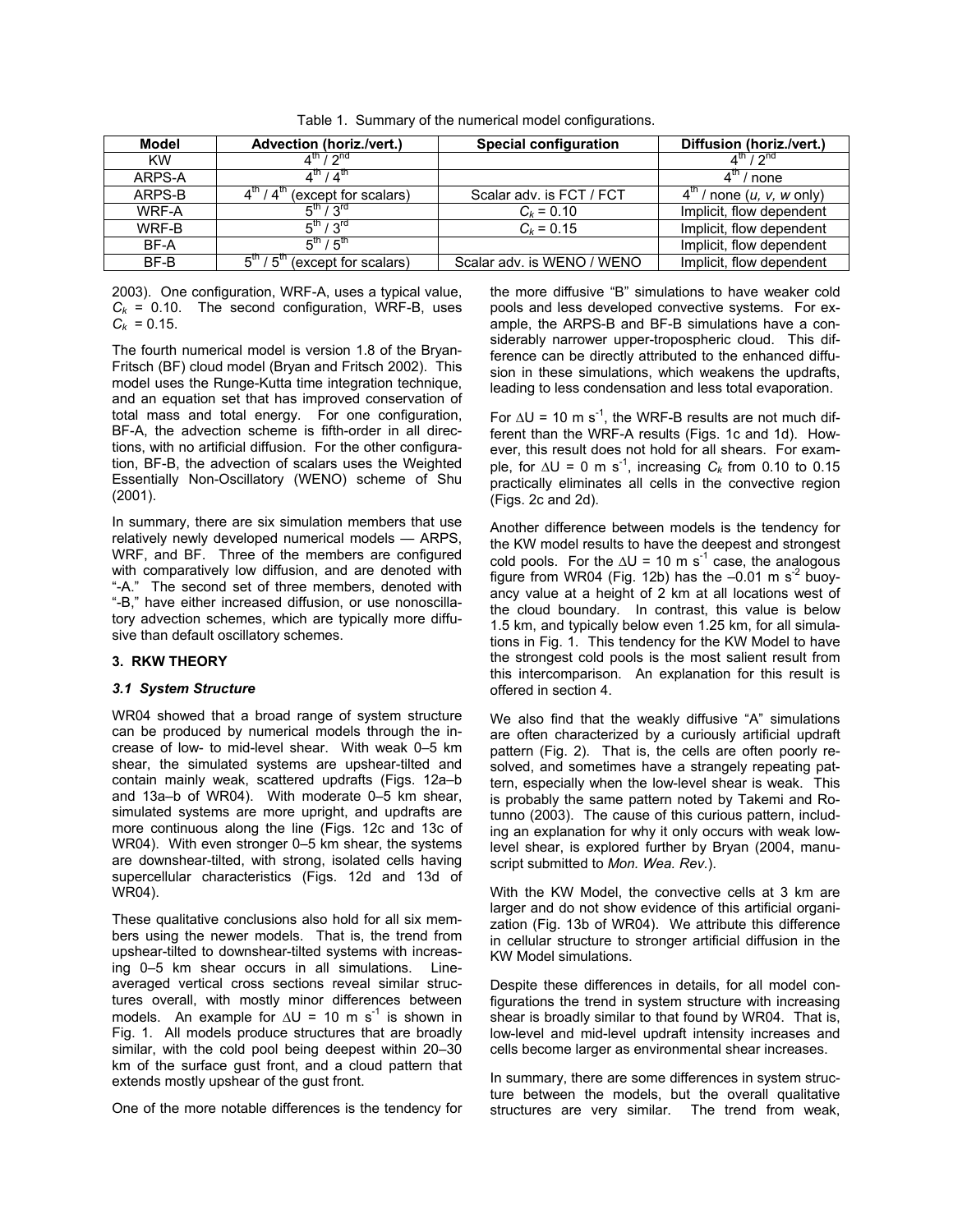

Fig. 1. Line-averaged cross sections at *t* = 4 h for ∆U = 10 m s-1 and (a) ARPS-A, (b) ARPS-B, (c) WRF-A, (d) WRF-B, (e) BF-A, and (f) BF-B. System-relative flow vectors are included every 10 km horizontally and every 500 m vertically, with a vector length of 10 km representing a vector magnitude of 15 m s<sup>-1</sup>. The  $1 \times 10^{-2}$  g kg<sup>-1</sup> cloudwater contour indicates the cloud boundary. Buoyancy is shaded, with light grey representing  $\leq -0.01$  and dark grey representing  $\leq -0.1$  m s<sup>-2</sup>.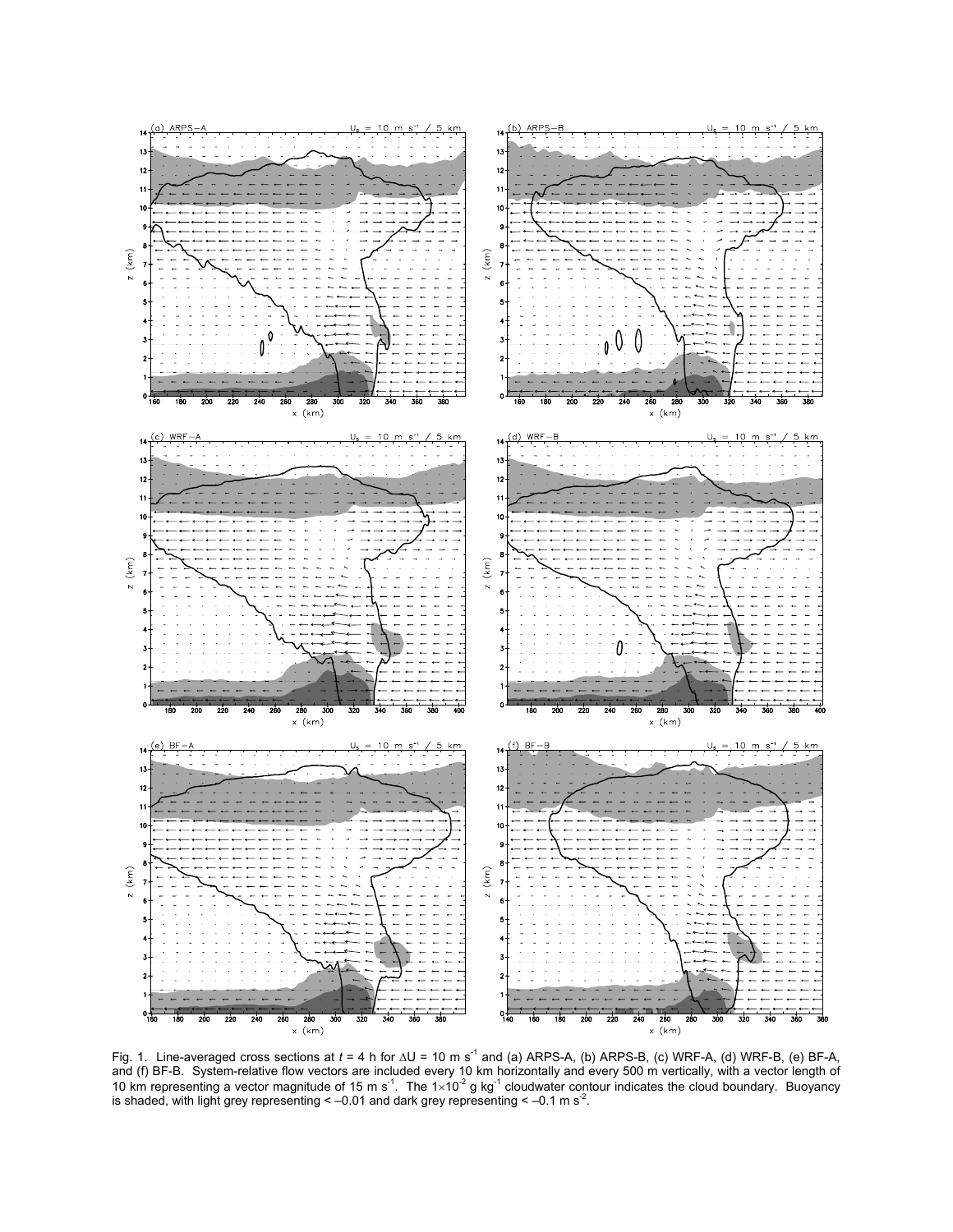

Fig. 2. Horizontal cross sections at *z* = 3 km and *t* = 4 h for ∆U = 0 m s -1 and (a) ARPS-A, (b) ARPS-B, (c) WRF-A, (d) WRF-B, (e) BF-A, and (f) BF-B. Positive vertical velocity is contoured every 2 m s<sup>-1</sup>. Rainwater mixing ratio is shaded, with light grey representing > 1 and dark grey representing > 4 g kg<sup>-1</sup>. Line-relative flow vectors are included every 4 km, with a vector length of 4 km indicating a vector magnitude of 20 m  $\sin^{-1}$ . The thick dashed contour is the surface gust front.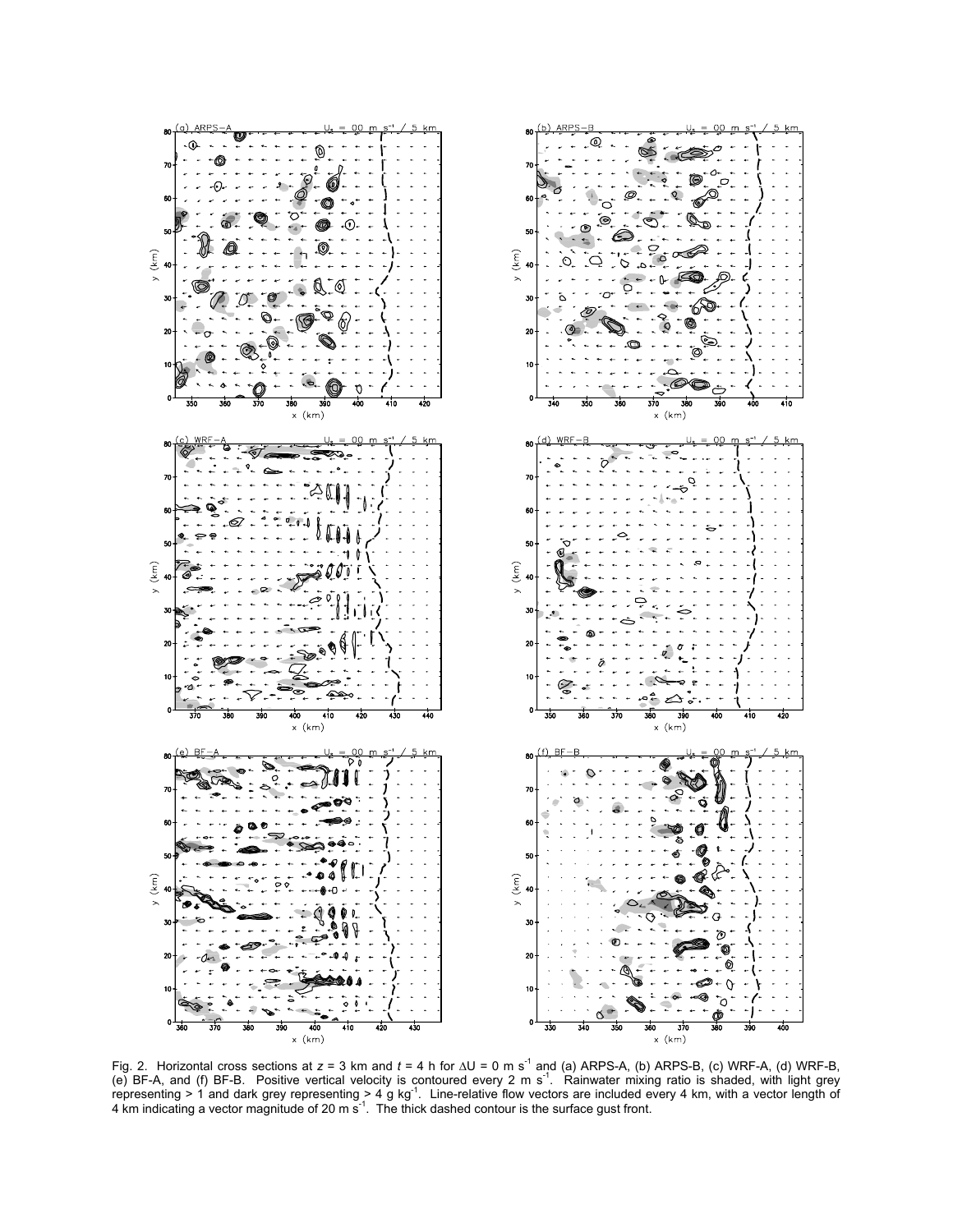

Fig. 3. Average *C* (m s<sup>-1</sup>) from 3-6 h versus  $\Delta U$  for the seven model configurations. The data labeled "Optimal Shear" in the lower-left corner indicate the value of ∆U for which *C* is a maximum.

upshear-titled systems in weak shear to strong, downshear-tilted systems in strong shear is clearly captured in all simulations. This specific aspect of RKW Theory — that low- to mid-level shear alone can produce a broad range of system structure, all else being equal — is confirmed by all numerical models used herein.

## *3.2 An Optimal State*

A more controversial aspect of RKW Theory is the existence of an optimal state, wherein the cold pool circulation roughly balances the circulation associated with the environmental low-level shear. When this balance occurs, the lifting at the leading edge of the system should be the strongest and deepest. The effect of this balance on other system properties, such as overall system intensity, is less clear.

WR04 evaluated this optimal state via *C*, a measure of cold pool depth and intensity, and ∆U, a measure of shear in low- to mid-levels. Rotunno et al. (1988) and WR04 argued that the optimal state occurs when the ratio *C* / ∆U is approximately 1.

Mathematically, *C* is represented by

$$
C^2 = 2\int_0^H (-B)dz , \qquad (1)
$$

wherein *H* is the cold pool depth and *B* is buoyancy (WR04). We calculate *C* from the model output in the same manner as WR04, except we use only hourly output from  $t = 3$  to 6 h.

Rotunno et al. (1988) first proposed the 0–2.5 km layer as the relevant depth for calculations of ∆U. However, based on a more extensive set of simulations, WR04 now recommend 0–5 km. We follow the suggestion of WR04 and define ∆U as the wind change in the lowest The overall conclusion from this analysis is that the 5 km



Fig. 4. Average *C* / ∆U from 3-6 h versus ∆U. The horizontal red line is where *C* / ∆U = 1. The data labeled "Optimal Shear" in the lower-left corner indicate the estimated value of ∆U for which *C* / ∆U = 1.

Calculations of *C* confirm the qualitative conclusion that the KW Model usually produces the deepest, strongest cold pools (Fig. 3). The only exception is for weak shears, for which results from the KW Model are similar to the "A" model configurations.

All models produce a peak *C* value when ∆U is between 10 and 20  $\mathrm{m\ s}^{-1}$ , with the average optimal shear value being 15.7 m s<sup>-1</sup>. Thus, the notion of an optimal shear for which *C* is maximized is supported by all models.

We also present *C* / ∆U plotted as a function of ∆U (Fig. 4). In this figure, the shear value where these curves cross *C* / ∆U = 1 is indicated at the bottom-left corner of the figure. This analysis shows that the KW Model produces the optimal state for a larger shear,  $\Delta U \approx 24$  m s<sup>-1</sup>, than the other six models, which have an average optimal shear of  $\Delta U \approx 20$  m s<sup>-1</sup>.

To determine whether this optimal condition has any relevance to system properties, we present the total rainfall as a function of shear in Fig. 5. Once again, the KW Model is an outlier for the high shears; it produces more rainfall than any other model for ∆U = 20 to 40 m  $s^{-1}$ . Furthermore, the rainfall is maximized with the KW Model at a considerably higher ∆U of 30 m s-1, as opposed to an average ∆U of 19 m s-1 for the other models.

Some models tend to have a pronounced increase in maximum surface winds when ∆U increases from 35 to 40 m  $s^{-1}$ . In this high shear environment, the simulated cells are supercellular, which is a structure to which RKW Theory does not apply. For the environment between  $\Delta U = 0$  and 30 m s<sup>-1</sup>, there is again evidence for an optimal shear; for the ARPS, WRF, and BF Model runs, the average shear for which surface winds are maximized is  $\Delta U = 20 \text{ m s}^{-1}$ .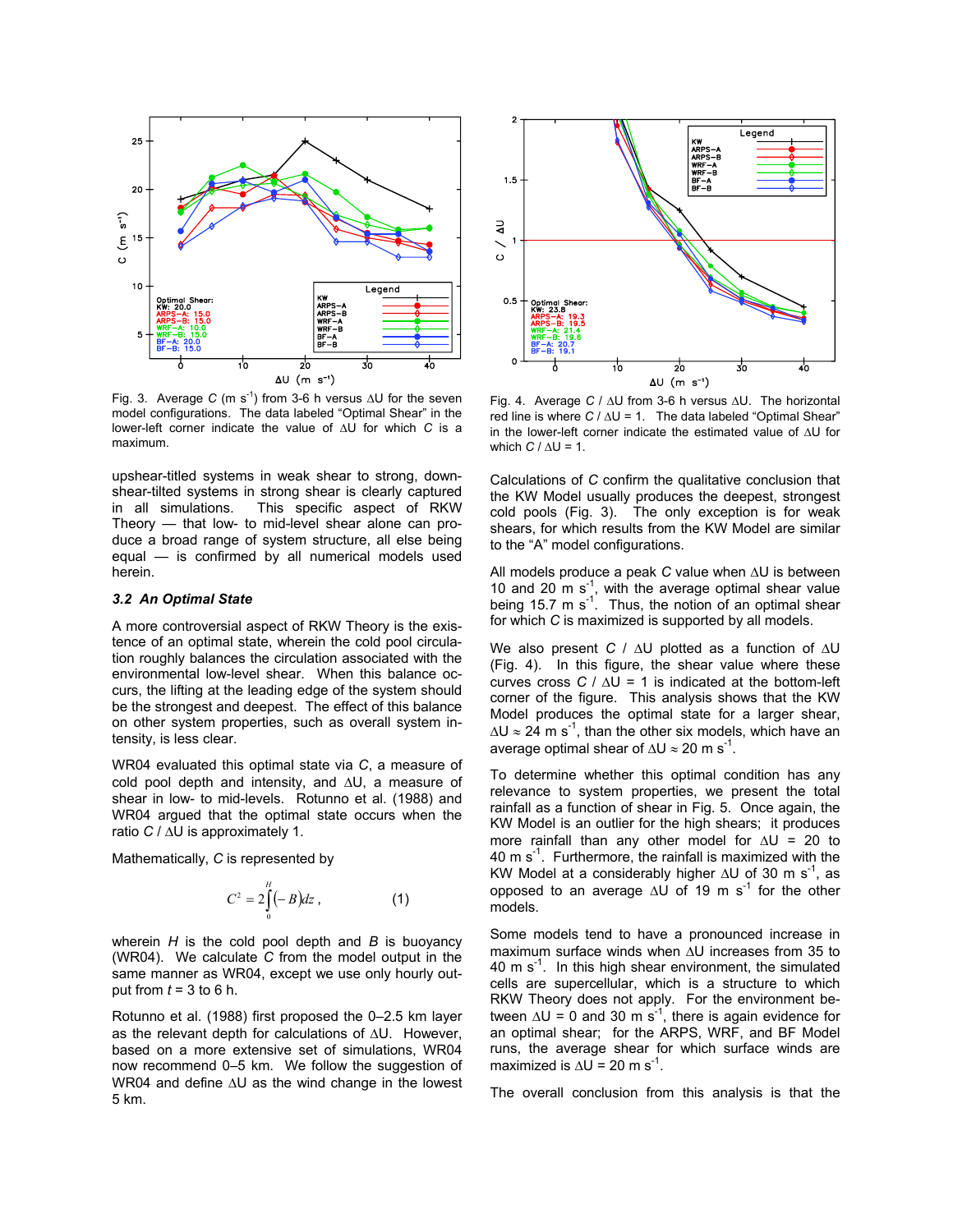

Fig. 5. Total rainfall (×10<sup>12</sup> kg) from 1–6 h versus ∆U. Total rainfall from the ARPS, WRF, and BF Models is multiplied by 2 to account for the smaller domain size compared to the KW Model simulations. The data labeled "Optimal Shear" indicate the value of ∆U for which total rainfall is a maximum.

newer models — the ARPS, WRF, and BF Models provide more support for the existence of an optimal state than does the KW Model. The ratio *C* / ∆U is approximately 1 when  $\Delta U$  is 20 m s<sup>-1</sup>. This is also the same shear when, on average, total rainfall is maximized and surface winds are strongest.

### **4. MODEL COLD POOL BIAS**

The second main goal of this study is to determine whether there are any notable biases in any of the models. For idealized simulations such as these, there is no absolute "truth" solution to compare against. However, in comparing numerical simulations from the four models, we have identified some notable differences and, in some cases, have uncovered errors in model code. A similar conclusion on the utility of model intercomparisons was drawn by Redelsperger et al. (2000).

The only major model bias we find is the tendency for the KW Model to produce more intense surface-based cold pools, especially for higher shears (e.g., Fig. 3). An investigation into this difference leads us to conclude that the artificial vertical diffusion scheme in the KW Model is responsible. The use of artificial vertical diffusion alone is not the cause of these anomalously strong cold pools; rather, a difference in how the diffusion is applied near the boundaries is ultimately responsible.

In the KW Model, artificial vertical diffusion is not applied at the grid points closest to the bottom and top boundaries. If vertical diffusion is written in flux form, this is equivalent to making equal the flux at the boundaries and the flux at the nearest grid point inside the domain. Thus, the KW Model can have a non-zero flux at the top and bottom boundaries. All other models have a zeroflux boundary condition at the top and bottom, including the artificial vertical diffusion scheme in the ARPS Model.



Fig. 6. Maximum *u* (m s<sup>-1</sup>) at the lowest model level versus ∆U from 3–6 h. The data labeled "Optimal Shear" indicate the value of ∆U (between 0 and 30 m s<sup>-1</sup> only) for which *u* at the lowest model level is a maximum.

Throughout most of the domain, this boundary flux is approximately zero, because the diffusion acts on perturbations. Specifically, the effective boundary flux at the surface is

$$
F_{\text{sf}} = -K \frac{\partial \alpha'}{\partial z}\bigg|_{k=1} \,, \tag{2}
$$

wherein *K* is the diffusion coefficient,  $\alpha$  is the variable being diffused, and the prime indicates the deviation from the model's base state, which in these simulations is the model initial condition. In the environment ahead of and far behind the squall line, the environment near the surface remains approximately the same as the initial state; thus,  $\alpha' \equiv 0$ , and  $F_{\text{sf}} \equiv 0$ . However, in the squall line's cold pool, the potential temperature perturbation  $(\theta')$  is negative at the lowest model level and decreases in magnitude with height. Thus,  $\partial \theta'/\partial z > 0$ ,  $F_{\text{sf}}$  < 0 for  $\theta'$ , and the result is a net artificial source of cooling at the lowest model level. For water vapor, the perturbation is usually negative in the cold pool at the surface and decreases (becomes more negative) with height, resulting in a net artificial source of moistening at the lower boundary. The combination of cooling and moistening at the surface results in approximately no change in equivalent potential temperature. The same boundary condition acts on horizontal winds, and tends to artificially increase surface winds in the cold pool.

The same conclusion concerning the vertical diffusion scheme was reached by Richardson (1999) in a comparison between the KW and ARPS Models. We believe a zero flux boundary condition is the better choice because the alternative configuration provides an artificial source of mass through the lower boundary in cold pools.